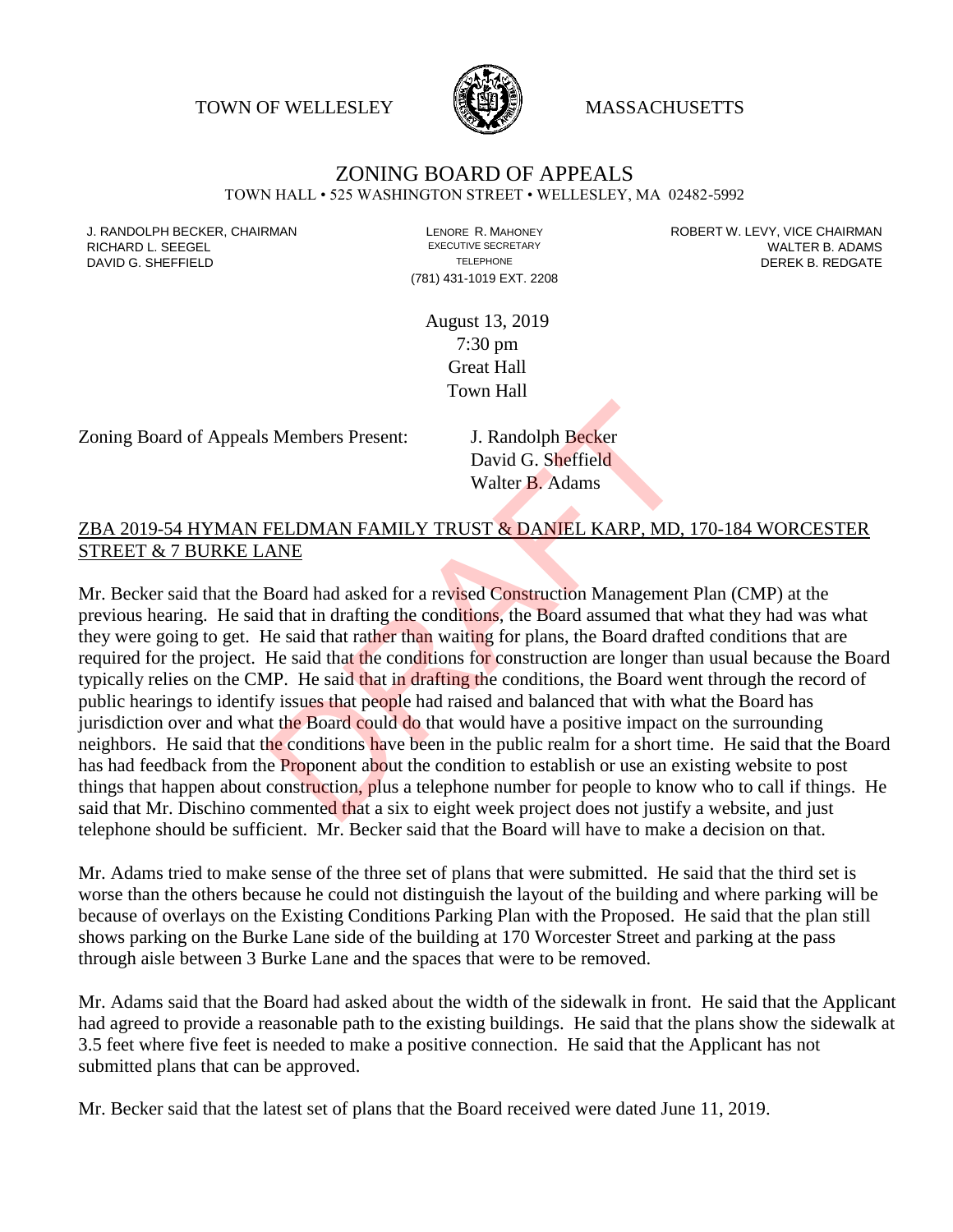Mr. Adams said that the landscape plan from July was abandoned because the Fire Department wanted a 20 foot fire lane. He said that would eliminate the landscaping along the driveway. He said that the Board might clarify with the Fire Department whether they really need to be able to drive a fire truck on the upper travel lane as opposed to parking the fire truck on Burke Lane if they had to fight a fire on that side of the building. He said that the Board does not have a set of plans that it can reference.

Mr. Sheffield said that a previous plan showed parking on the east side. He said that the parking count was reduced by two. Mr. Adams said that the plans show a 20 to 22 foot lane between a 3.5 foot wide walkway that goes up to the side entrance and back down again. He said that it has to be at least four feet wide plus a curb.

Mr. Becker said that there is another set of plans beyond the June  $11<sup>th</sup>$  set that the Board does not have. Mr. Adams said that the Board needs to see those plans. The Board discussed continuing the hearing. Mr. Sheffield said that the Board needs to see what is being proposed.

Brian Germani, 22 Willow Park, said that he had been unable to attend the previous hearings. He said that he watched the videos that are online. He asked if the CMP will be posted on the website for the project. Mr. Adams said that the CMP is currently just a two short paragraphs statement about what will be done, which is to park people on the site and not on Burke Lane, and have all traffic leave from the site onto Route 9 east. He said that the plan is to add a wheel wash.

Mr. Becker said that the Board did not write the conditions based on the documents because the documents were not up to the level of content that the Board usually sees.

Mr. Germani said that he reviewed the June 11, 2019 plans and the Stormwater Report. He said that his understanding of the reports is that the porous pavement will make water absorption and runoff better than what it is today. Mr. Becker said that the porous pavement will reduce both the volume and the flow of runoff from the site from the existing condition. Mr. Germani said that he initially thought that going from upaved to paved surface would create more runoff, which is a concern because his property is located down slope on the other side of Burke Lane. He said that it seems that the porous pavement will create a better condition if the Applicant complies with all of the technical details. He said that the Operation  $\&$ Maintenance Plan seems onerous. He asked how it can be enforced. Mr. Becker said that will be a condition of approval. Mr. Adams said that after the fact, if somebody thinks that maintenance was not taking place and they were experiencing runoff, they could file a complaint with the Building Inspector, who would investigate and make a determination as to whether the condition was met. at are online. He asked if the CMP will be posted on the<br>CMP is currently just a two short paragraphs statement al<br>n the site and not on Burke Lane, and have all traffic lear<br>lan is to add a wheel wash.<br>Board did not write

Mr. Germani asked if the draft conditions would be posted on the website. Mr. Becker said that the draft conditions will be put on the website if the petition is continued. Mr. Germani asked if the Board will be soliciting feedback from the public on the draft. Mr. Becker said that is the reason for a public hearing.

Mr. Germani asked if the Applicant is working with MA DOT to exploring the possibility of making the Cedar Street on ramp to Route 9 fully two way to accommodate traffic out of this complex. Mr. Becker said that the Applicant already submitted an application to MA DOT to do that. He said that the Board's earlier comments principally arose out of getting better circulation for traffic and pedestrian circulation in the parking lot. He said that involved moving the exit to the ramp further west uphill. He said that at the time the Board was considering whether it should eliminate the Burke Lane entrance/exit. He said that the Board had feedback from the Fire Department that asked that the access not be closed. He said that the plans are supposed to show and the conditions say that there is no right turn out of that exit to go down Burke Lane, and that you can only turn left to go to Route 9. Mr. Germani confirmed that the no right turn was not restricted to certain times of the day. He said that unless and until MA DOT accepts the change to the ramp, any traffic exiting the site onto Burke Lane will turn left up to the stop sign on Route 9 and turn right. Mr. Becker said that they will always be turning right from that point. He said that two way traffic on the ramp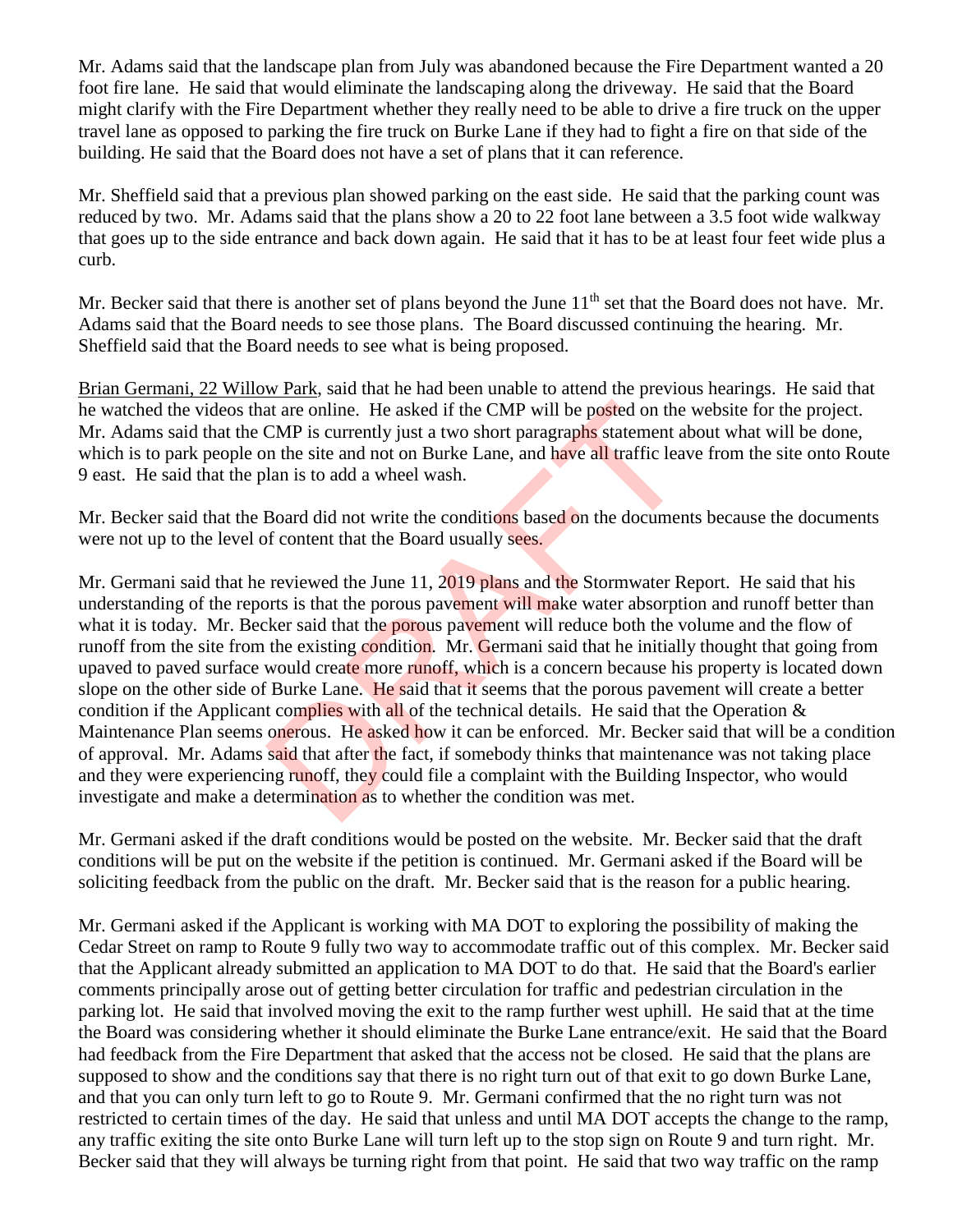will not come all of the way down to Burke Lane. He said that currently you cannot make a legal left turn onto the ramp from 170 to 184 Worcester Street but can from the two driveways uphill from it. He said that extending the two way down to Burke Lane was never presented to the Board. He said that the Board was only concerned with the exit from the parking lot for southbound, westbound, and northbound traffic to be able to exit left from that exit. He said that it is the State's issue, not the Board's. He said that he attended the meeting with MA DOT, DPW, the Applicant and its engineer, and his understanding was that MA DOT would not be willing to go down to Burke Lane with the two way. He said that MA DOT was concerned about people turning right from Route 9 to get onto the ramp, which would make the problem worse. He said that the Applicant has not applied for that. Mr. Adams said that MA DOT did seem to be open to considering a revision to the partial two lane leading to one lane configuration being changed to two lanes to the entrance currently shown to 170 to 184 Worcester Street.

Mr. Becker said that in the first application, the Applicant had the driveway further east than where it is proposed now. He said that the driveway location was revised at the urging of the Board and because the Applicant thought that it would be a better sell to renting their property. He said that it would be better for them to have some of the traffic going up the ramp instead of everybody going down the ramp. Mr. Sheffield said that it also works better with the configuration of the parking pattern.

Mr. Germani discussed traffic and safety concerns with respect to the location of his property and the intersection. He said that putting in physical barriers would help mitigate risk that both this project and the project at 3 Burke Lane together will put more traffic up to the entrance to the highway, especially with the no right turn on the Burke Lane side. He said that he try to engage MA DOT since the last meeting but did not have much luck. He said that he reached out to Alice Peisch's office and they suggested that he continue to advocate with the town and the developer to make the extension of the guard rail on the corner a part of the design. He said that he was told that is outside of the town's control. works better with the configuration of the parking patter<br>raffic and safety concerns with respect to the location of I<br>putting in physical barriers would help mitigate risk tha<br>ogether will put more traffic up to the entra

Mr. Germani discussed concerns about drainage and runoff, given the slope there. He said that the report on porous pavement seems to adequately address those concerns. He said that his other concern is safety and traffic. He said that he did not think that those issues have been adequately addressed.

Mr. Becker discussed 40B projects, town and local requirements. He said that the Board has no power over MA DOT. He said that the Board cannot mandate an answer from MA DOT but can encourage the Applicant to speak with the neighbors and MA DOT and encourage DPW to speak with MA DOT.

Mr. Becker discussed the right of way. He said that the stop sign on Burke Lane is probably in the State right of way. Mr. Adams said that MA DOT might be willing to do something on their side of the property but might not be able to anything on the Burke Lane side. He said that might fall to the town to deal with that side. He said that Mr. Germani should continue his efforts and DPW may be able to meet with him. Mr. Germani said that he did start the effort last year in May, 2018 but it was not resolved to his satisfaction. He said that the two projects with the increased traffic have brought the issues back to the top of his priority list. He said that he will continue his efforts.

Joseph Zani, 19 Burke Lane, asked for clarification about leaving Burke Lane toward Route 9. Mr. Becker said that from the parking lot to Burke Lane, there will be no right turn allowed. Mr. Zani said that the number of residents and cars on the street could be harmed by the no right turn requirement. Mr. Becker said that traffic will be added at 3 Burke Lane, so they are subtracting traffic at 180 Worcester Street.

Mr. Zani said that he stood at the end of Burke Lane today and saw two cars make a right turn onto Burke Lane from Route 9. He said that you were not able to do that prior to the highway re-paving done last year. He said that they did not put the concrete rumble strip back. He said that he mentioned it to the engineer at MA DOT, who was surprised that it had not been put back. Mr. Zani said that there is potential for a serious accident with cars turning off of Route 9 onto Burke Lane and cars flying down the ramp to get onto Route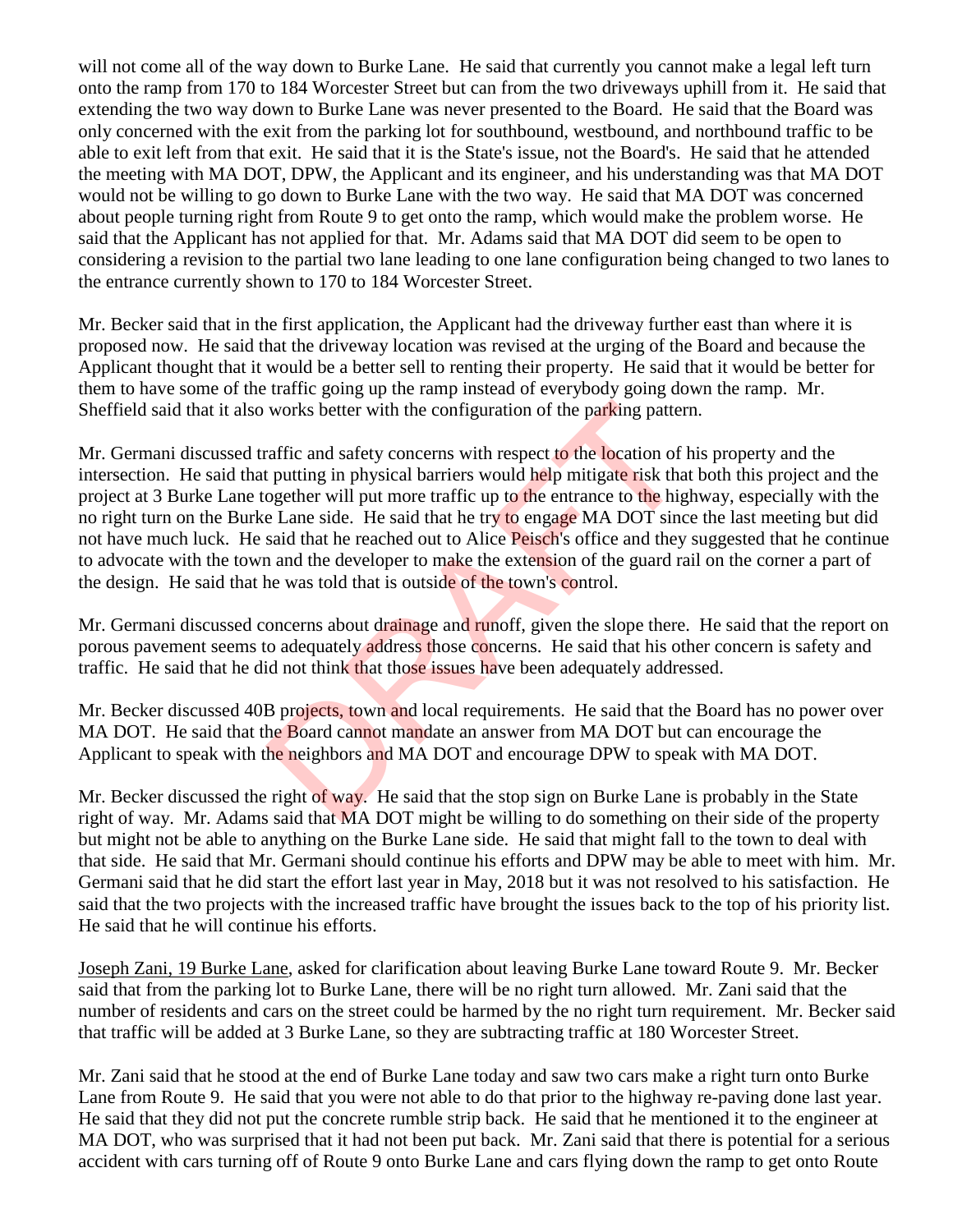9. He asked why a crosswalk will be added at that corner. He said that he can understand adding a handicapped ramp. He said that at the time that he had issues with Dr. Karp and the amount of traffic that was parking on Burke Lane, neither the State or the Town of Wellesley had not made a curb opening on Burke Lane. He said that the property owner denied making the very large opening where the snow removal truck would come out of to push snow across to the fence. He said that snow that would not go past the fence would stay on Route 9 and Mr. Zani would have to call the town to come down to clear it because you could not get out or in. He said that the State forced the opening to be closed because it said that you cannot have a curb opening closer than 50 feet to Route 9. He said that if the sidewalk stays there, there is potential for an accident with people flying down the off ramp and taking a right turn onto Burke Lane. Mr. Adams said that anything in MA DOT right of way will have to be approved by them. He said that it is not clear how that will play out. Mr. Becker said that there is a sign on the ramp to the intersection that says no right turn. He said that vehicles turning there are making an illegal turn. Mr. Zani said that it is illegal but people do it.

Mr. Becker said that if Mr. Dischino's plan is accepted by MA DOT, the rumble strip will probably be put back in. He said that the feedback that they got from the State was that it should not have been paved over. He said that the Board has no control over that.

Mr. Zani said that he has never seen vehicles turn left to go up the ramp. He said that they cross through the property into the parking lot and go around to the back, closer to Mr. Miller's property, take the last turn there, wait for the light and shoot through before any cars come down.

Mr. Zani said that cars coming from the front of the building would come around and try to maneuver through that space at an angle. He said that with all of the work that they are doing, he thought that they would try to bring it down a bit. Mr. Adams said that all they are doing is adding parking and renovating the parking lot. He said that the Board asked the Applicant to add wider sidewalks in front of the buildings for better access. He said that there are not doing anything to the buildings there. is no control over that.<br>
never seen vehicles turn left to go up the ramp. He said<br>
lot and go around to the back, closer to Mr. Miller's prop<br>
ming from the front of the building would come around<br>
ming from the front of

The Board discussed continuing the **petition to September 12, 2019.** Mr. Sheffield moved, Mr. Adams seconded the motion, and the Board voted unanimously to continue the petition to September 12, 2019. Mr. Adams asked that the Applicant be asked to attend the continued hearing and to provide more detailed plans, including a landscaping plan and a CMP.

Mr. Becker asked the Board about accepting the Applicant's request to eliminate the condition for a website. Mr. Sheffield said that he could accept that as long as construction signs have a telephone number, perhaps in two locations.

Mr. Zani said that since there will be no right turn onto Burke Lane towards Route 9, what measures will be taken to ensure that people who take the opposite direction to McLean Street to get onto Cedar Street so that they can get onto Route 9, that there will be a policeman there during traffic hours or an engineer looking into doing a lighting system. Mr. Becker said that there will be no right turn out of 7 Burke Lane, so there will not be any traffic southbound on Burke Lane. Mr. Zani said that he leaves his property turning right onto Burke Lane to get to Mclean Street to Cedar Street. He said that you cannot get onto Cedar Street when there is heavy traffic. Mr. Becker said that will not change, notwithstanding anything that the Board does. Mr. Adams said that the Town will not direct the Police to put a detail there. Mr. Zani asked if lights could be put there. Mr. Becker said that Mr. Zani would have to ask the BOS about that. Mr. Zani said that five roads come into that point. Mr. Becker said that the ZBL does not contain anything regarding traffic signals or stop signs.

Mr. Zani asked about the traffic lights at the intersection of Walnut and Cedar Street. Mr. Adams said that there was a lot of effort put in by town residents to have those lights put in. He said that there had been a number of accidents there.